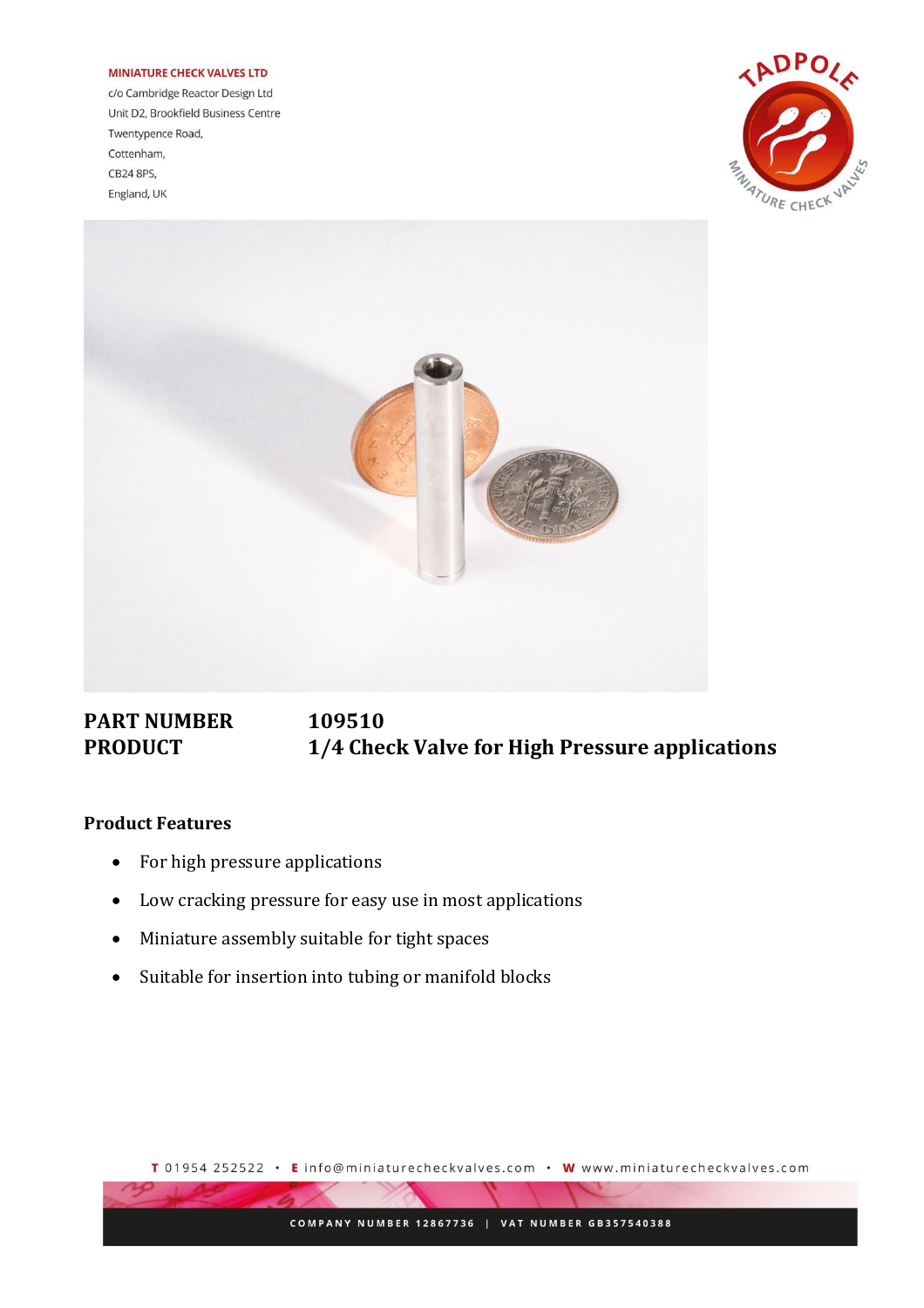## **Technical Information**

| Connectivity, Tube OD                                                  | mm           | 1/4"             |
|------------------------------------------------------------------------|--------------|------------------|
| Material                                                               |              | 316 SS           |
| <b>Total Pressure rating</b>                                           | Bar          | 30               |
| Nominal flow of air with the pressure drop across the valve of 1 bar   | L/min        | 10               |
| Nominal flow of water with the pressure drop across the valve of 1 bar | L/min        | 0.3              |
| Spring material options                                                |              | 316 SS           |
|                                                                        |              | C22              |
|                                                                        |              | C <sub>276</sub> |
| <b>Cracking Pressure options</b>                                       | Bar          | 0.1              |
|                                                                        | Bar          | 0.2              |
|                                                                        | Bar          | 0.5              |
|                                                                        | Bar          | $\mathbf{1}$     |
|                                                                        | Bar          | 2                |
| Seal options                                                           |              | <b>EPDM</b>      |
|                                                                        |              | <b>FKM</b>       |
|                                                                        |              | <b>VMQ</b>       |
|                                                                        |              | <b>FFKM</b>      |
| Operating temperature range, FKM                                       | $\mathsf{C}$ | -20C to 150C     |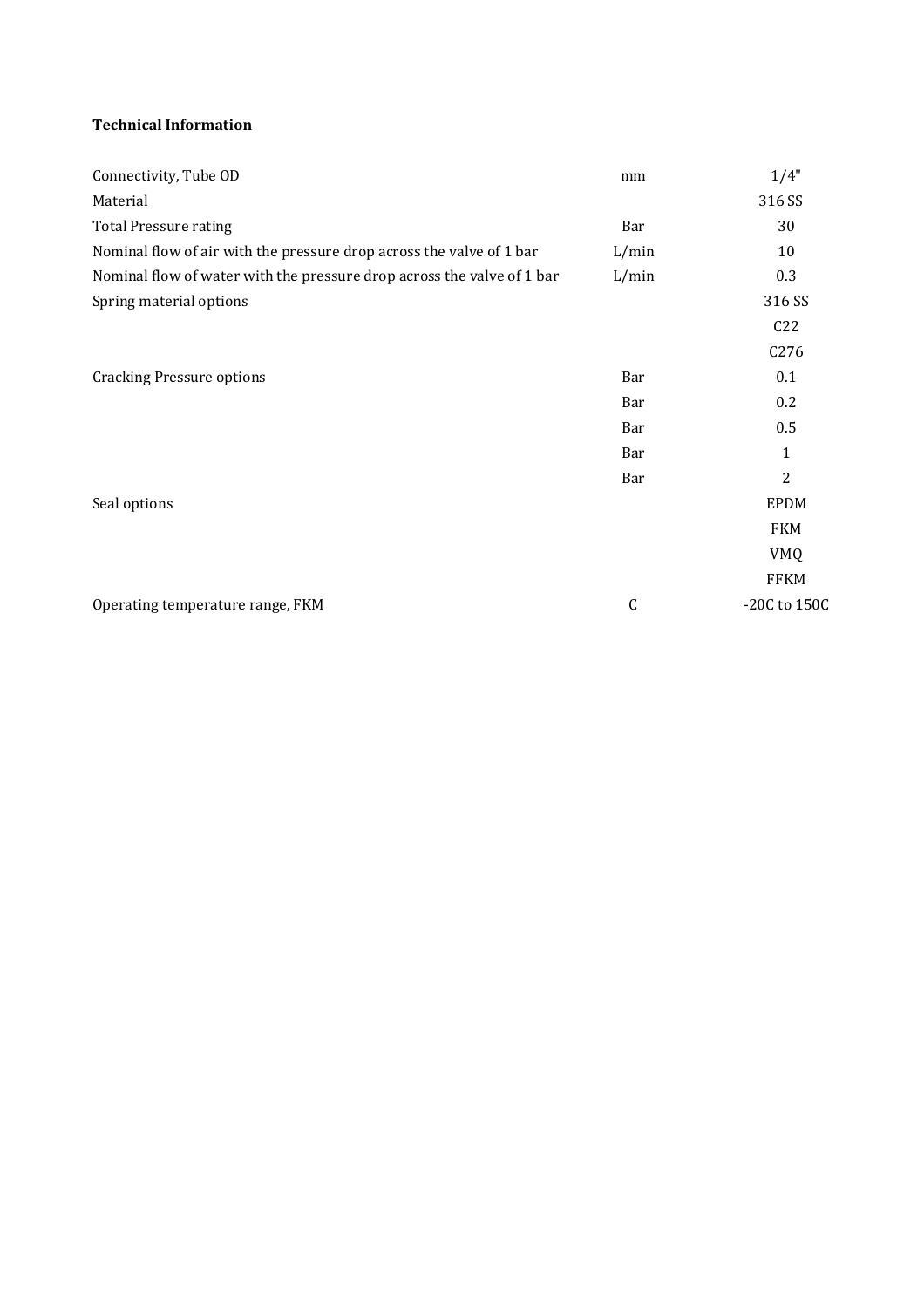